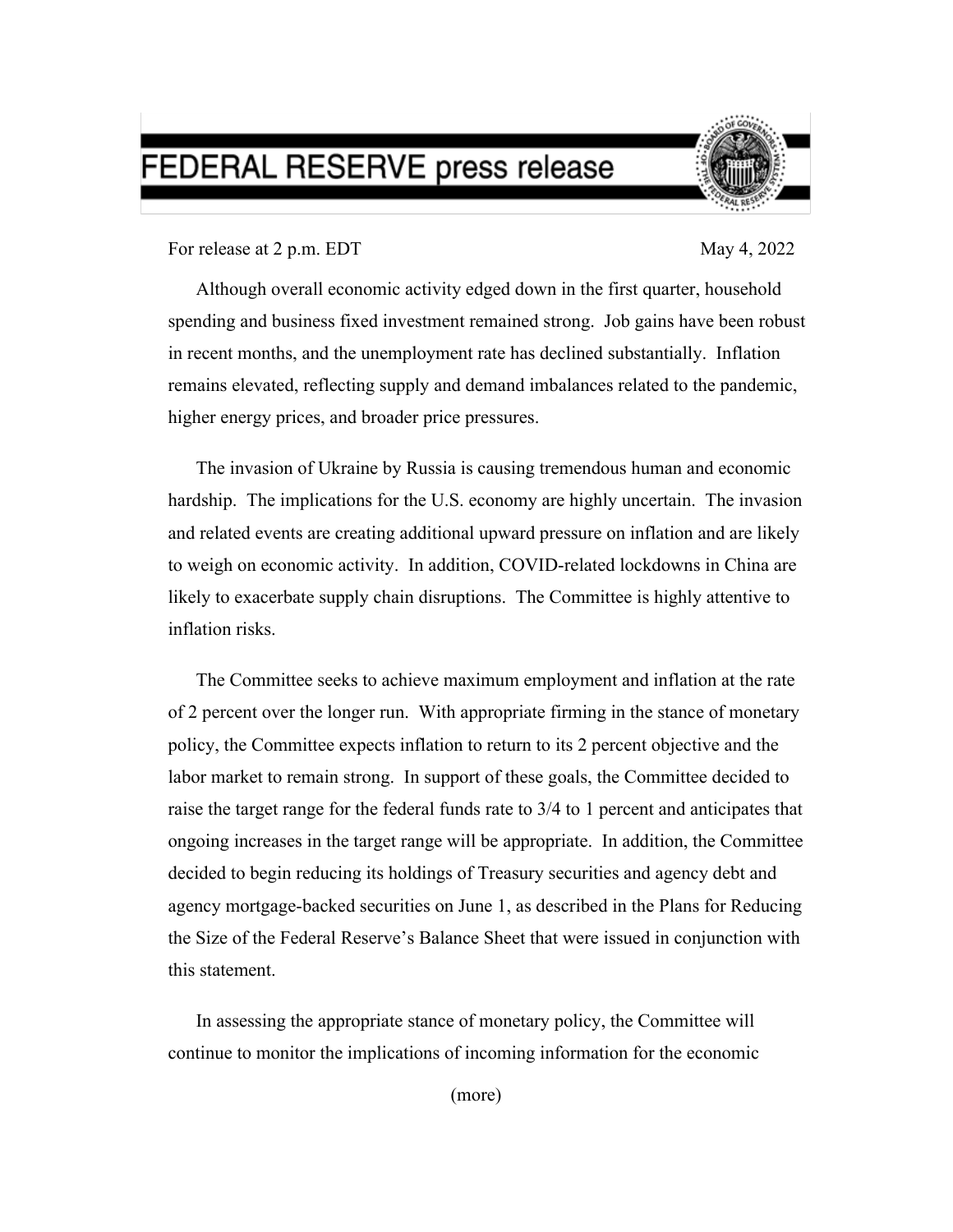-2-

outlook. The Committee would be prepared to adjust the stance of monetary policy as appropriate if risks emerge that could impede the attainment of the Committee's goals. The Committee's assessments will take into account a wide range of information, including readings on public health, labor market conditions, inflation pressures and inflation expectations, and financial and international developments.

Voting for the monetary policy action were Jerome H. Powell, Chair; John C. Williams, Vice Chair; Michelle W. Bowman; Lael Brainard; James Bullard; Esther L. George; Patrick Harker; Loretta J. Mester; and Christopher J. Waller. Patrick Harker voted as an alternate member at this meeting.

-0-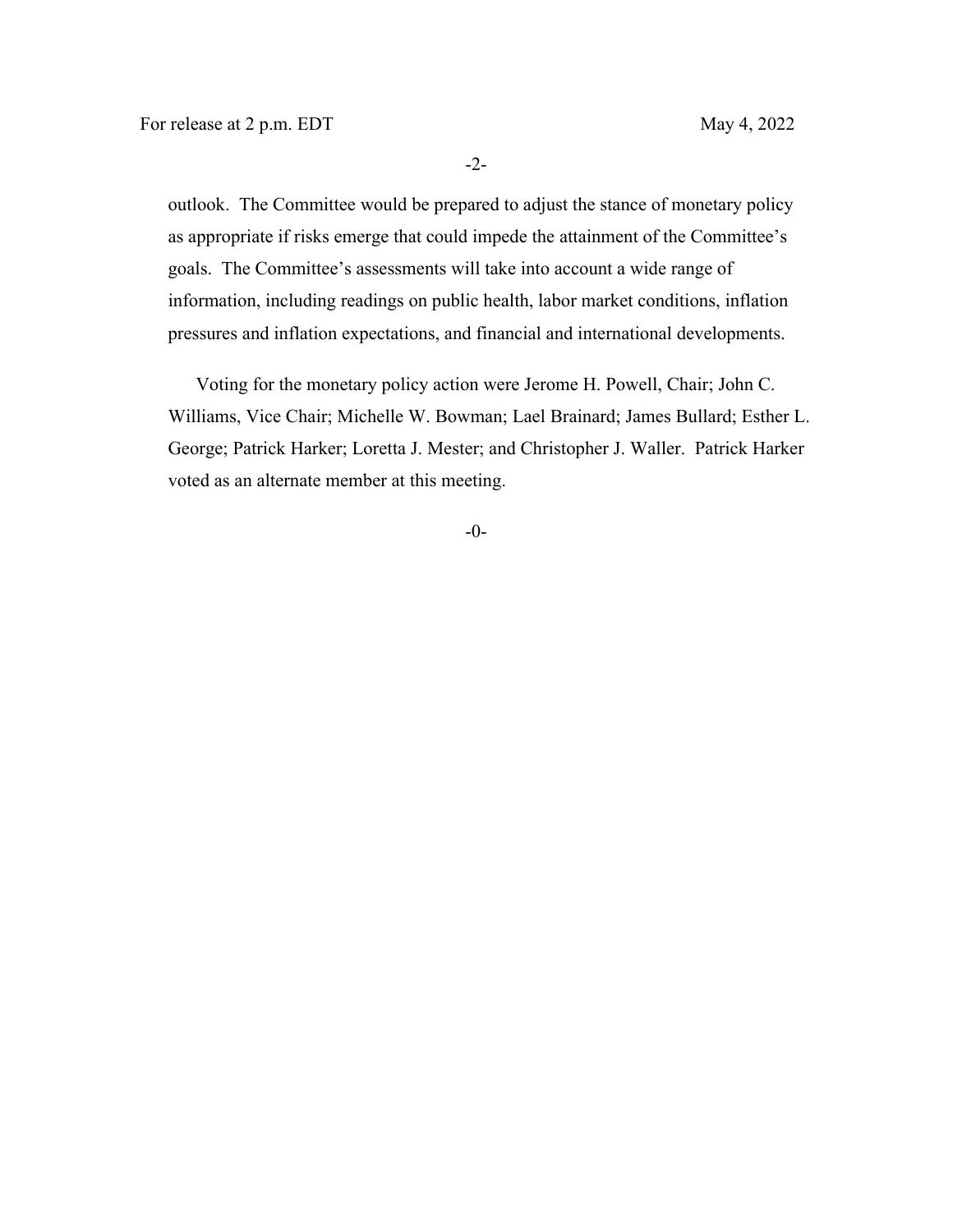## **Decisions Regarding Monetary Policy Implementation**

The Federal Reserve has made the following decisions to implement the monetary policy stance announced by the Federal Open Market Committee in its [statement](https://www.federalreserve.gov/newsevents/pressreleases/monetary20220504a.htm) on May 4, 2022:

- The Board of Governors of the Federal Reserve System voted unanimously to raise the interest rate paid on reserve balances to 0.9 percent, effective May 5, 2022.
- As part of its policy decision, the Federal Open Market Committee voted to authorize and direct the Open Market Desk at the Federal Reserve Bank of New York, until instructed otherwise, to execute transactions in the System Open Market Account in accordance with the following domestic policy directive:

"Effective May 5, 2022, the Federal Open Market Committee directs the Desk to:

- o Undertake open market operations as necessary to maintain the federal funds rate in a target range of 3/4 to 1 percent.
- o Conduct overnight repurchase agreement operations with a minimum bid rate of 1.0 percent and with an aggregate operation limit of \$500 billion; the aggregate operation limit can be temporarily increased at the discretion of the Chair.
- o Conduct overnight reverse repurchase agreement operations at an offering rate of 0.8 percent and with a per-counterparty limit of \$160 billion per day; the per-counterparty limit can be temporarily increased at the discretion of the Chair.
- o Roll over at auction the amount of principal payments from the Federal Reserve's holdings of Treasury securities maturing in the calendar month of June that exceeds a monthly cap of \$30 billion. Redeem Treasury coupon securities up to this monthly cap and Treasury bills to the extent that coupon principal payments are less than the monthly cap.
- o Reinvest into agency mortgage-backed securities (MBS) the amount of principal payments from the Federal Reserve's holdings of agency debt and agency MBS received in the calendar month of June that exceeds a monthly cap of \$17.5 billion.
- o Allow modest deviations from stated amounts for reinvestments, if needed for operational reasons.
- o Engage in dollar roll and coupon swap transactions as necessary to facilitate settlement of the Federal Reserve's agency MBS transactions."

(more)